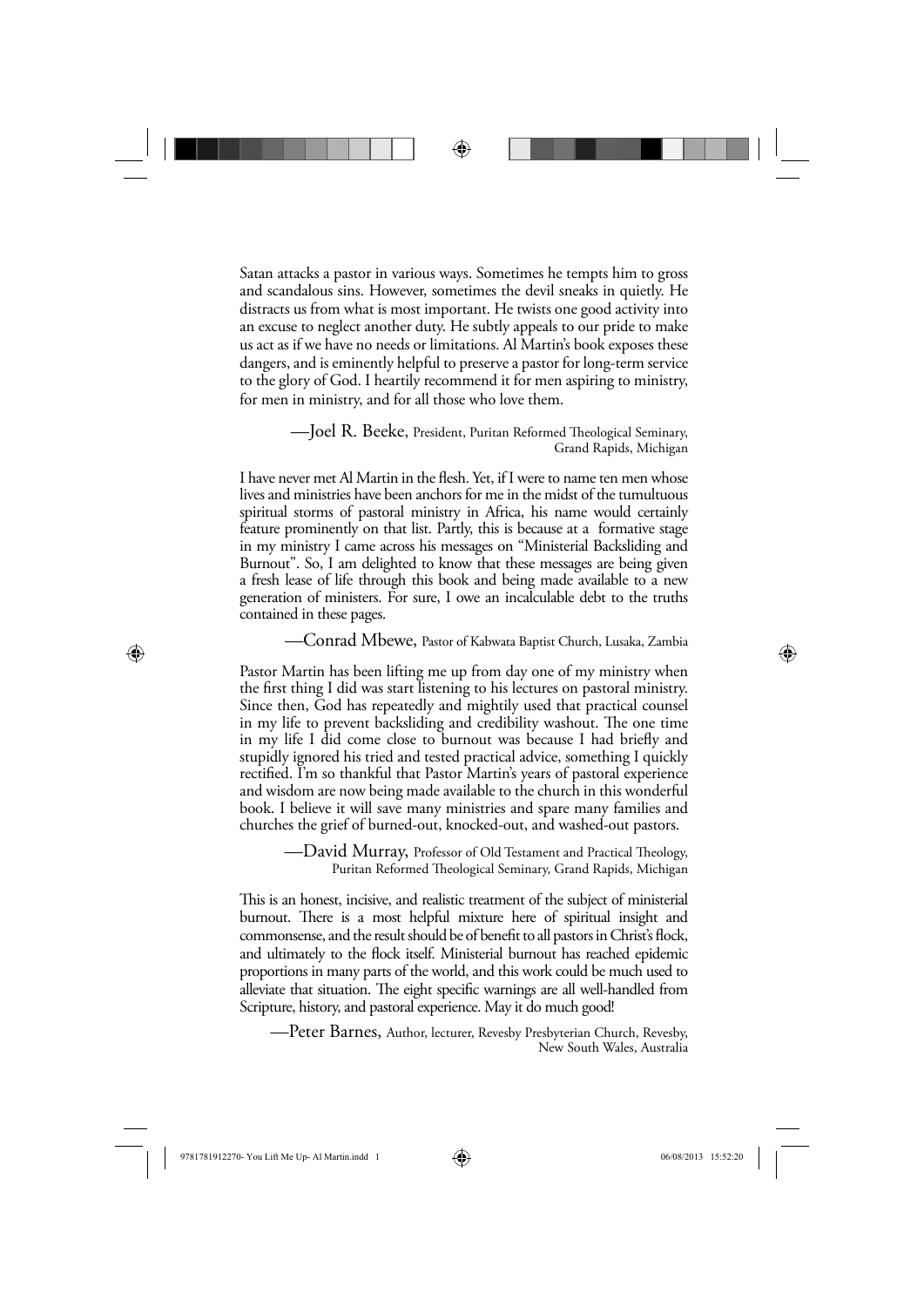We are thankful to have in these pages the wisdom and experience of a preacher to whom so many of us are indebted.

♠

—Iain Murray, Co-founder of Banner of Truth, Edinburgh, Scotland

How thrilling was Albert Martin's arrival on the scene in England in the late 60s. He seemed to have taken all that was the very best of evangelical preaching from the Puritans, and the preachers of the Evangelical Awakening, from M'Cheyne in Scotland and from Princeton in New Jersey, from Ryle and Spurgeon, from reading of John Murray's book *Redemption: Accomplished and Applied*, and he mined all this rich seam of experiential Calvinism and he brought out jewels. He preached to the mind, affections and consciences of his hearers and impacted them so that in the succeeding years as he returned to our conferences the numbers increased. God's blessing was on him and on us. What we experienced in England was also replicated in the USA. Now in retirement from the pastorate this substantial work has appeared. It is on a theme familiar enough to the Puritans, on ministerial credibility and backsliding. How discerning and searching our fathers were in analysing the marks of such declension and the means of ministerial revival. May this be the first of a number of books to come from Albert Martin to the good of the whole church, especially its servants the preachers.

—Geoff Thomas, Pastor, Alfred Place Baptist Church, Aberystwyth, Wales

Quite a few books are being written today to benefit pastors in their ministries. Not many however seem to help practically in or from times of personal failure. Such is the goal of Al Martin's *You Lift Me Up: Overcoming ministry challenges*.

The author brings to this volume a lifetime of Christian ministry, studious preparation and experience in teaching pastors. He brings warnings and solutions to such problems as when men neglect their devotional lives or family responsibilities, wander from a good conscience or from real fellowship with their people. Balanced help is offered against opposing dangers: being over-devoted to perceived pastoral needs or focusing only on sermon preparation. Ministers are not to work at hiding their real humanity from those among whom the Lord has placed them, nor, on the other hand, to allow over-eating and lack of exercise to demonstrate their undisciplined behaviour!

Al Martin has two main audiences here, from whom few pastors are excluded: men who need to correct themselves and be restored – and those who may be helped to avoid such mistakes. May this book transform and help to sustain many of us.

—Ted Donnelly, Principal, Reformed Theological College, Belfast, Northern Ireland

⊕

♠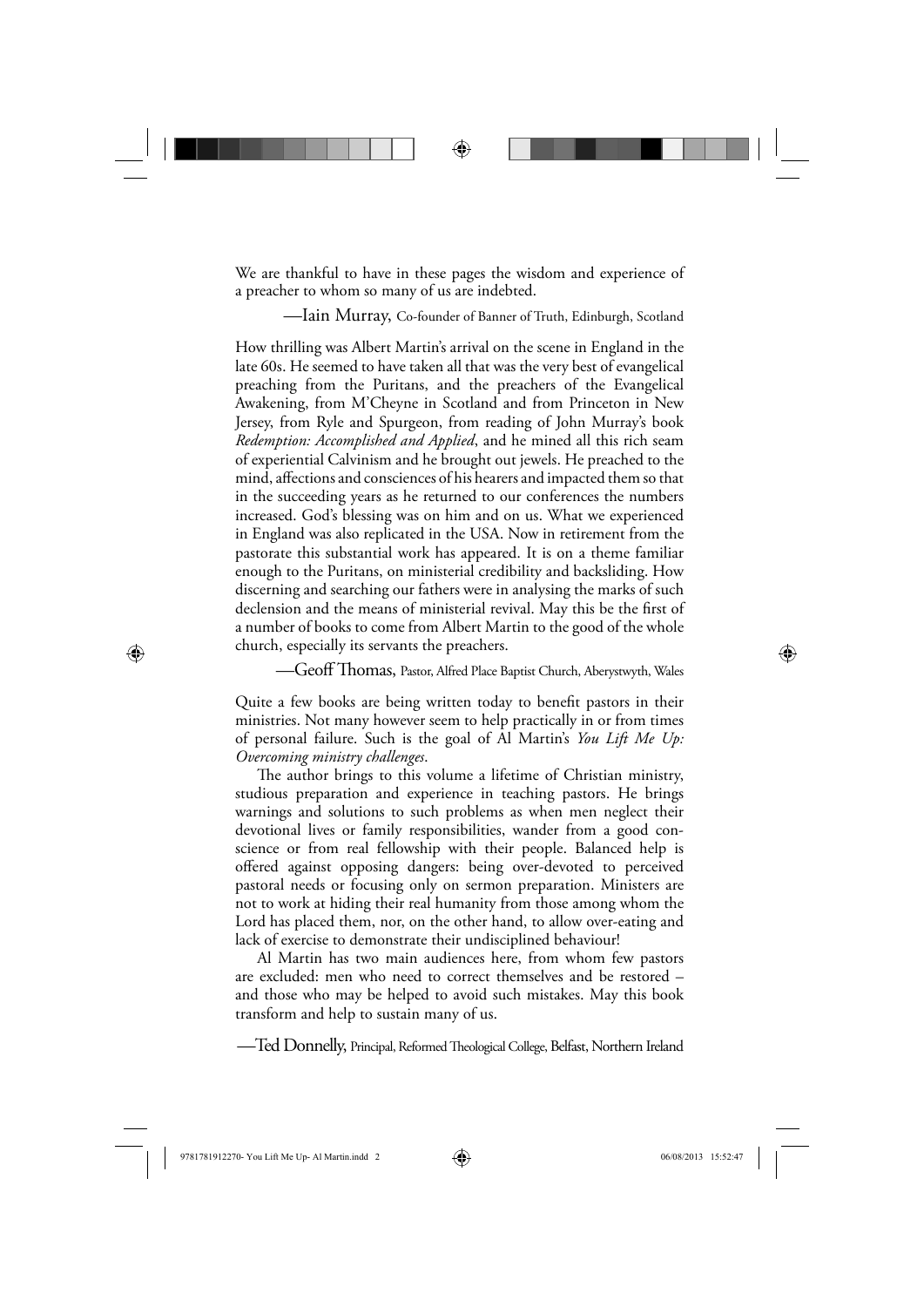

# You Lift Me Up

*Overcoming ministry challenges*

ALBERT N. MARTIN

## **MENTOR**

 $\bigoplus$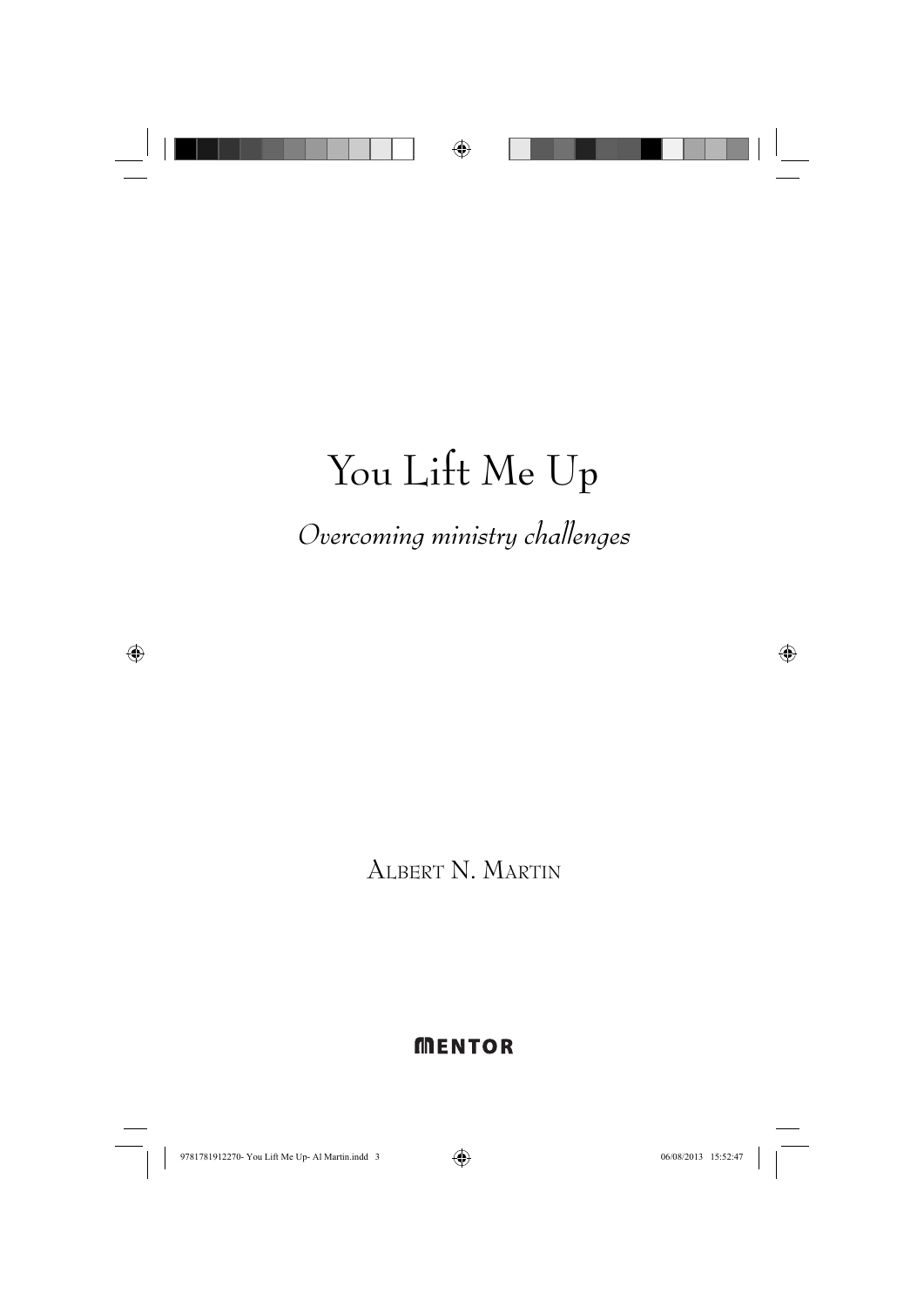## **CONTENTS**

 $\bigoplus$ 

| Introduction:                                                                           |
|-----------------------------------------------------------------------------------------|
| A Brief Account of This Material's Present Form 9                                       |
| 1. What Is Ministerial Backsliding and Burnout? 11                                      |
| WARNINGS AGAINST MINISTERIAL BACKSLIDING                                                |
| Beware of Distractions from Devotion 19<br>2.                                           |
| Beware of Neglecting Generic Christian Duties29<br>3.                                   |
| Beware of Trading Off a Good Conscience37<br>4.                                         |
| Beware of Losing Your Own Nurture<br>5.<br>by Isolation from the Congregation45         |
| WARNINGS AGAINST MINISTERIAL BURNOUT                                                    |
| Beware of Priorities Shaped<br>6.                                                       |
| Beware of Studies Confined to Sermon Preparation 75<br>7.                               |
| Beware of Hiding Your Real Humanity 87<br>8.                                            |
| Warnings Against Credibility Washout                                                    |
| Beware of Ministry<br>9.<br>with Neglect of Your Physical Body103                       |
| 10. Beware of Ministry<br>with Neglect of Your Physical Body, Continued119              |
| <b>RESTORATION OF THE CONVICTED PASTOR</b><br>11. Five Closing Counsels to Remember 137 |

n L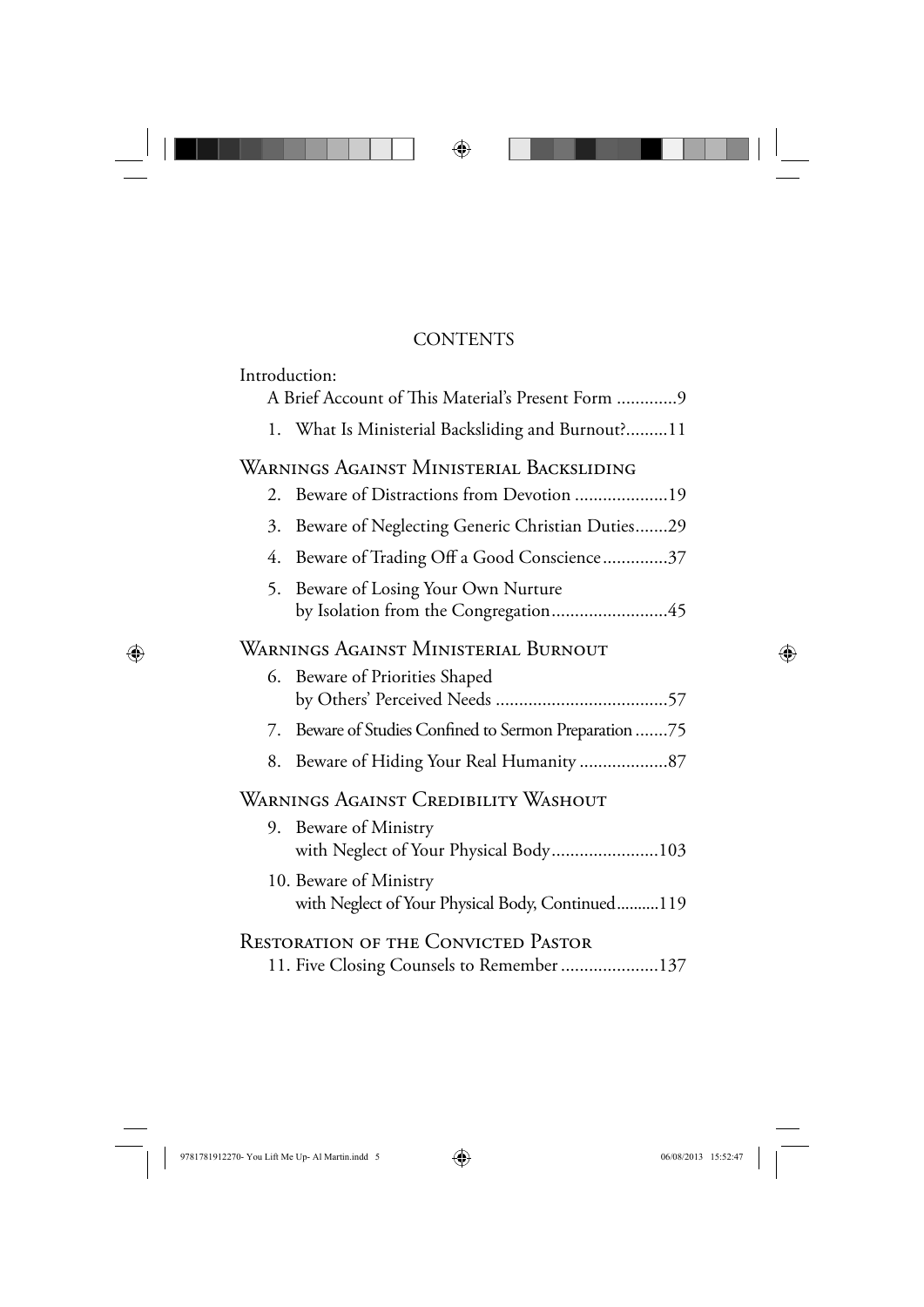

## INTRODUCTION

## A Brief Account of This Material's Present Form

t the 1990 pastors' conference of Trinity Baptist Church<br>in Montville, New Jersey, I was privileged to speak at<br>six plenary sessions. My chosen theme was 'Warnings<br>Against Ministerial Backsliding and Burnout'. During the in Montville, New Jersey, I was privileged to speak at six plenary sessions. My chosen theme was 'Warnings Against Ministerial Backsliding and Burnout'. During the conference many of the men testified to the unusual benefit which they received from those messages.

Since then others have indicated to me that the recordings of those messages have continued to be useful. Some of those encouragements came in the form of urgings to put the matter into print. Those urgings, along with my growing personal conviction that there is a great need for these truths, led to this book. Some of the very men who attended that 1990 conference are now shameful and tragic monuments of the wreckage which often follows ministerial backsliding and burnout.

 $\bigoplus$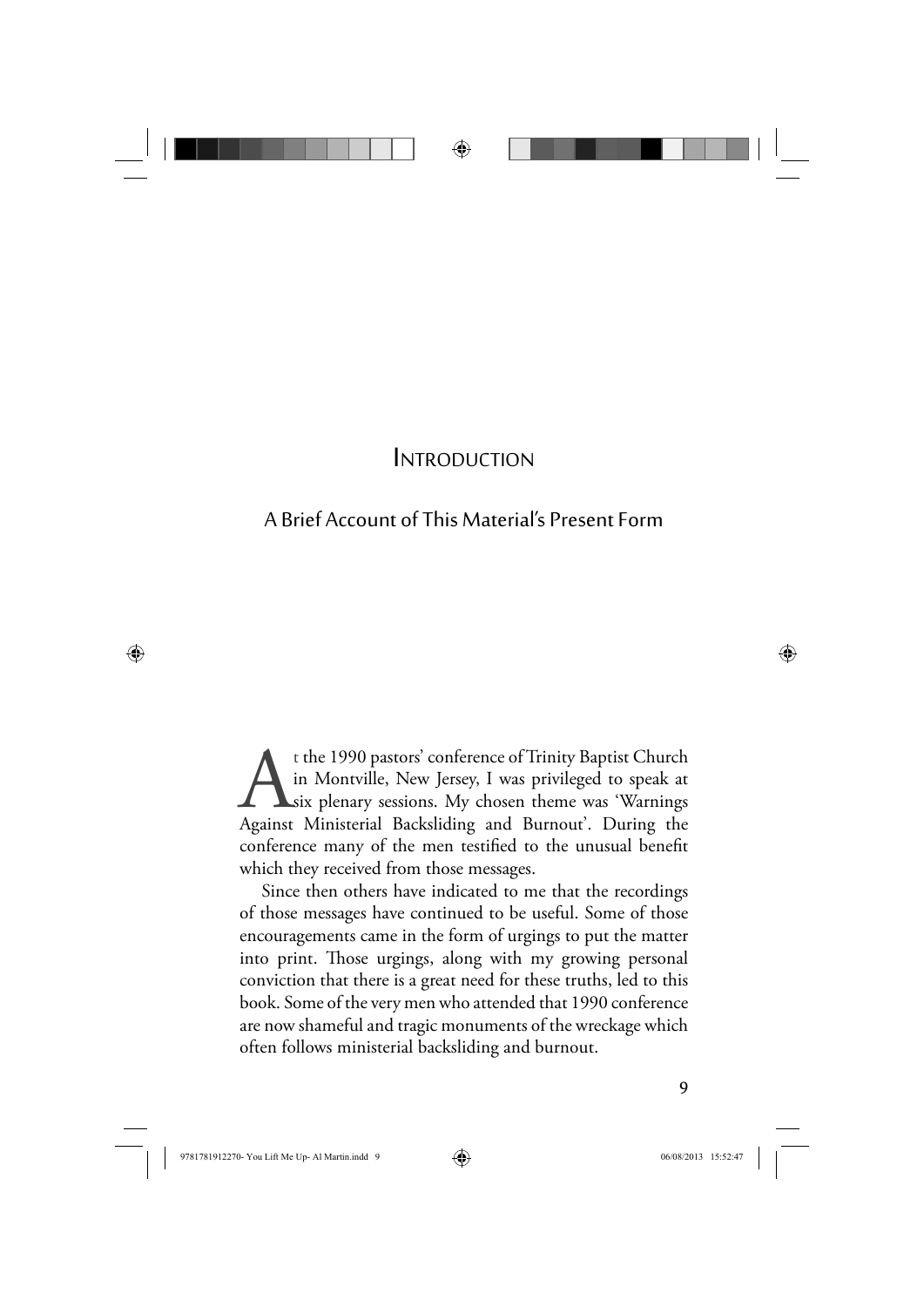

#### YOU LIFT ME UP

In converting the original lectures into printed form, I have sought to maintain the ethos of direct address, a crucial element in effective preaching. While working on the manuscript I have tried to picture a group of godly pastors sitting before me, eager to recognize in themselves the signs of ministerial backsliding or burnout, and equally eager to apply the biblical and practical remedies to these twin conditions.

While reworking the material I realized that the final warning moves into a third area of concern. I have called this concern 'credibility washout.' When the reader comes to the last two chapters containing the eighth warning, the intended sense of the phrase 'credibility washout' will become clear.

These lectures were delivered under the title *Ministerial Backsliding, Burnout – Symptoms, Causes, And Cures*. In preparing the original manuscript from the transcribed lectures, I used that title as the framework for this book. My editors at Christian Focus and I found that the present title, *You Lift Me Up*, more concisely embodies the contents and encourages the pastor in ministry. Given that it would have been quite difficult to go back and rework the material to make it more consistent with the new title or to omit from the text all references to the old title, I hope that this explanation will assist the reader in answering any questions growing out of any perceived disparity between this book's title and its contents.

Prayers offered before and after the lectures are reproduced with minor editorial changes. I trust they will in some measure echo the disposition with which the reader approaches the material and confirm the response of each reader to the things contained in the lectures. Some of the original prayers were not recorded and are therefore omitted.

For some these pages, with God's blessing, will prove corrective and restorative. For others they may prove preventive. In either case I send them forth with the prayer that the Great Shepherd of the sheep will use them to help many of His under-shepherds.

> Albert N. Martin Jenison, Michigan 2012

10

⊕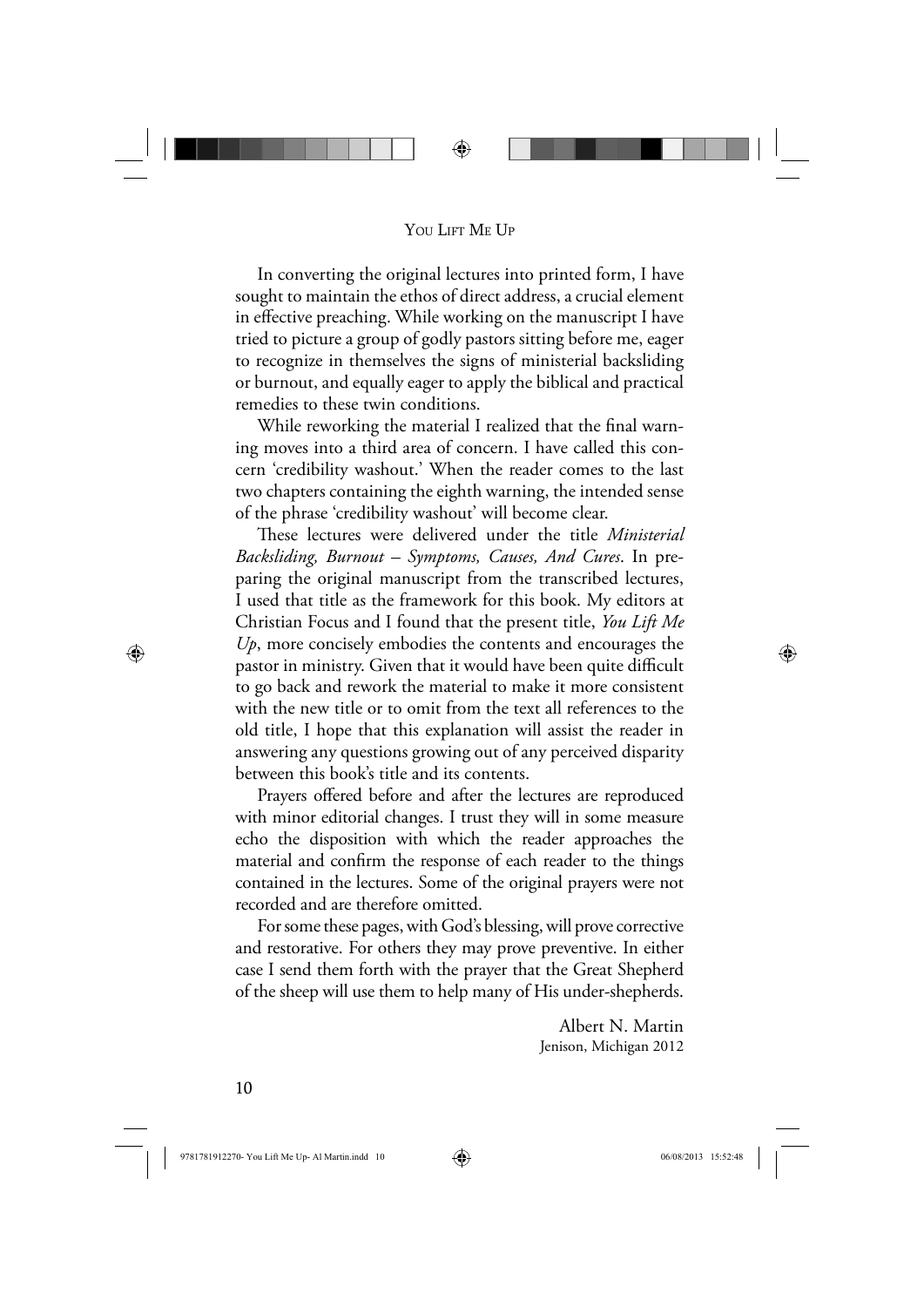

## **ONE**

## What Is Ministerial Backsliding and Burnout?

We initial task will be to define the terms of our title,<br>
First, what do I mean by the words 'ministerial<br>
backsliding'? In using these words I am referring to several aspects 'ministerial backsliding and burnout'. First, what do I mean by the words 'ministerial of spiritual experience. First of all, I am referring to that erosion of spiritual reality, spiritual vigor and spiritual growth which can overtake a man of God, often imperceptibly, even in the midst of the most active and externally-faithful ministerial labors. I am alluding to a declension which is manifested, not immediately in the pulpit, but rather in the prayer closet. It is a declension which may not be discerned at all in the substance of a man's teaching and preaching, but in the degree to which the fire and passion of the truths he conveys to others have lost much of their felt impression upon his own heart. In the deep chambers of his heart,

11

9781781912270- You Lift Me Up- Al Martin.indd 11 06/08/2013 15:52:48

 $\bigoplus$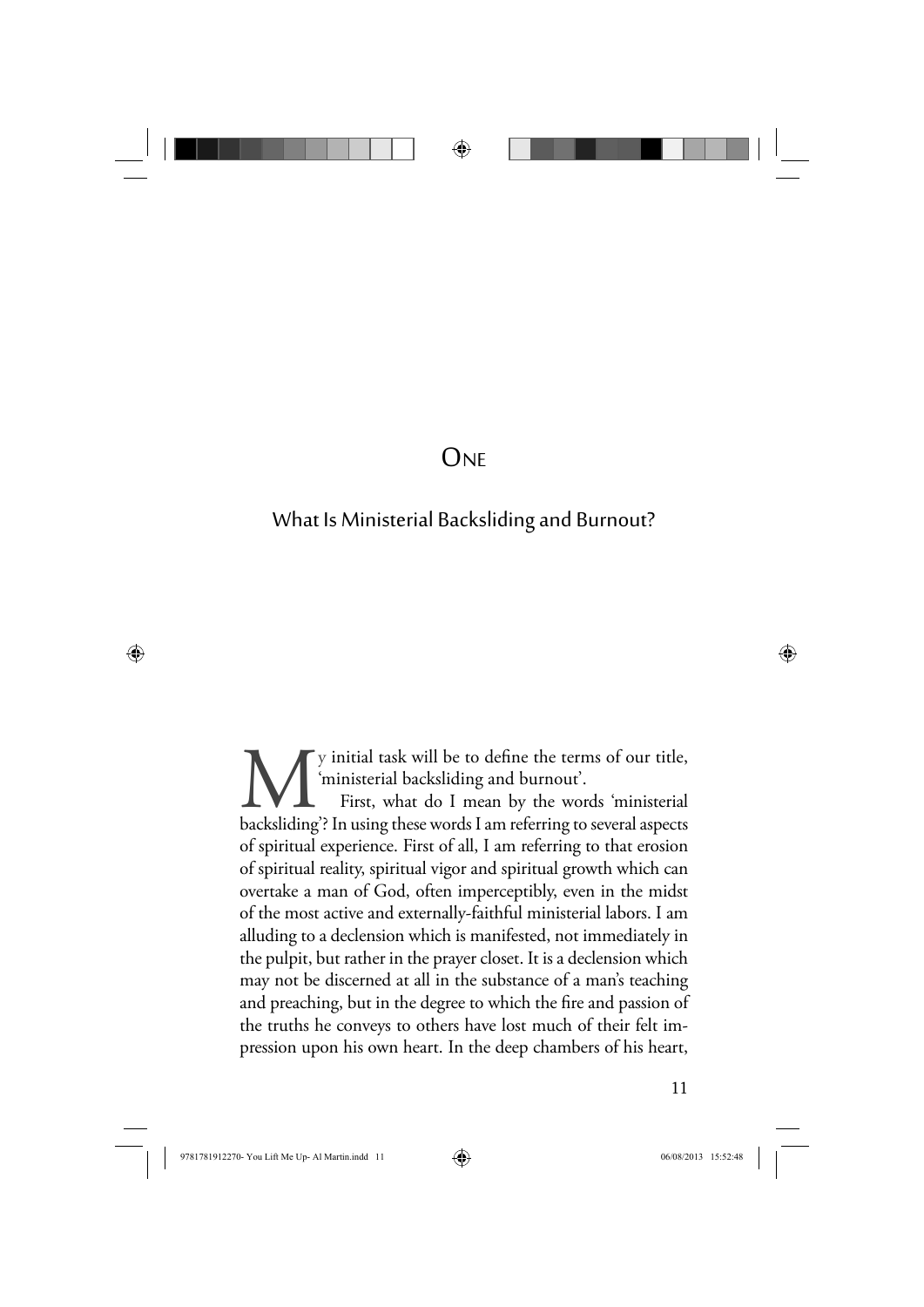

#### YOU LIFT ME UP

in the quiet moments of honest self-examination, the haunting awareness of his condition stabs his conscience. His ministerial backsliding becomes a gnawing irritation of the soul, constantly reminding the man that all is not now as it once was between himself and his God.

Ministerial backsliding also describes that condition which prevails when a man of God has declined in his grace-motivated, Spirit-enabled, scrupulous obedience to the revealed will of God. Jesus said, 'Whoever has my commandments and keeps them, he it is who loves me. And he who loves me will be loved by my Father, and I will love him and manifest myself to him' (John 14:21). When love burns toward the Savior a sincere passion to render obedience to all of His precepts is our desire, our delight and our holy obsession. When a man begins to pick and choose which commands he will obey so that the honest pursuit of what the old writers called 'universal obedience' is no longer his holy obsession, he has entered a backslidden state. A spiritually-healthy man can say with the psalmist, 'Therefore I consider all your precepts to be right; I hate every false way' (Ps. 119:128). He can also pray from the heart these words of the psalmist: 'Oh that my ways may be steadfast in keeping your statutes! Then I shall not be put to shame, having my eyes fixed on all your commandments' (Ps. 119:5-6).

This backsliding may eventually come to expression in the outcropping of specific forms of carnality. Laziness, selfindulgence, peevishness and a host of other sins which, while not quite scandalous, begin to manifest themselves and deeply affect a man's usefulness as he lives and labors among his family and his flock. By ministerial backsliding I mean a condition in which we reflect the opposite of that which the apostle Paul enjoined upon his spiritual son Timothy in 1 Timothy 4:15: 'Practice these things, immerse yourself in them, *so that all may see your progress*.'

Second, what about the phrase 'ministerial burnout'? You may say, 'I have read my Bible through 40 times and have never

12

⊕

9781781912270- You Lift Me Up- Al Martin.indd 12 06/08/2013 15:52:48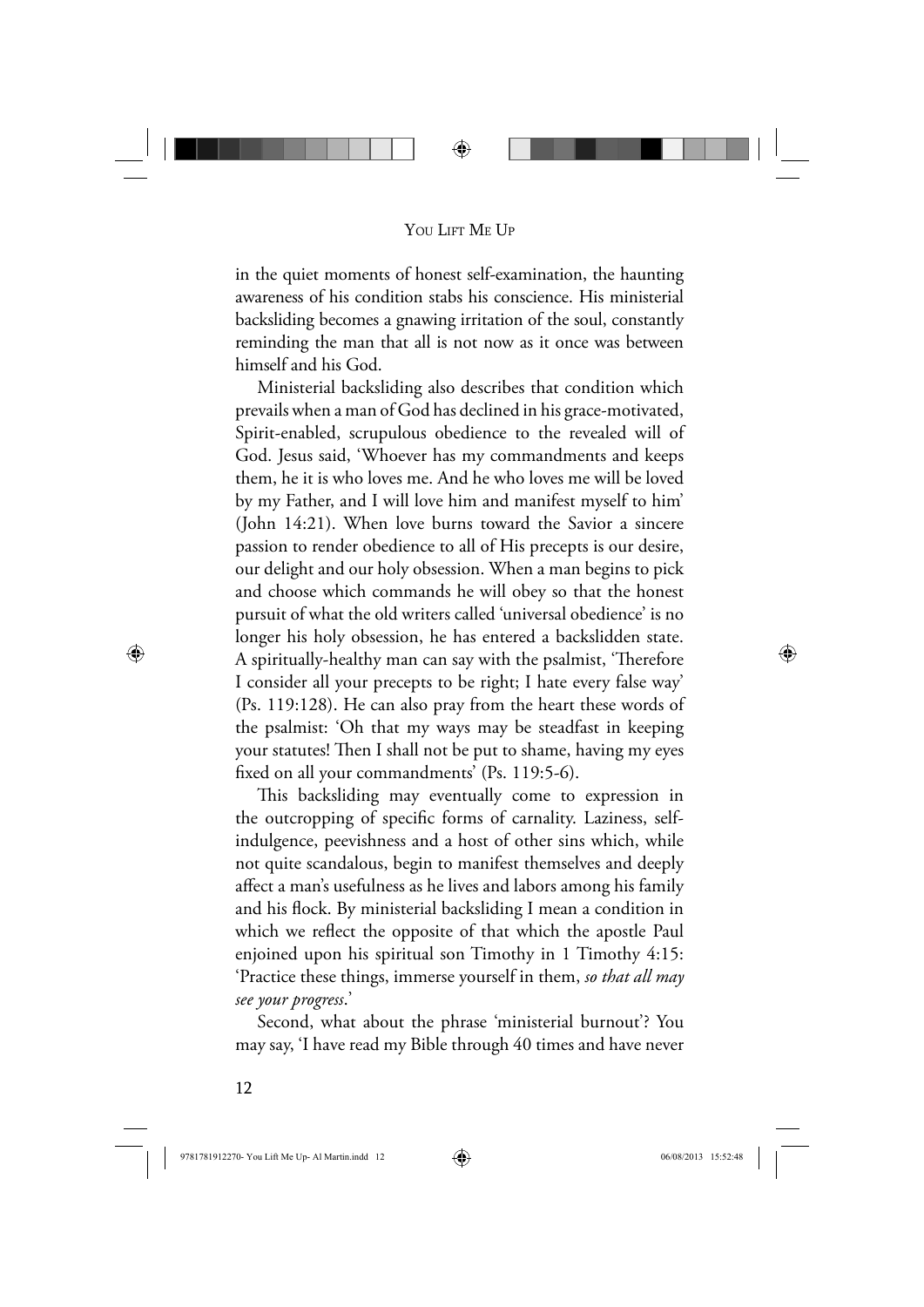

What is Ministerial Backsliding and Burnout?

encountered the term "ministerial burnout".' Since strictly speaking it is not a biblical term, I ought to supply a precise definition of my intended meaning. I am referring to a gradual erosion of one's mental, emotional, psychological, and physical resiliency and buoyancy which begins to hang like an ominous dark cloud over the entirety of one's life and ministry. Like ministerial backsliding, this condition can overtake us in the context of a very active and faithful ministry. I am not referring to the inevitable declension in physical and mental strength which may be part of the normal aging process – that which the apostle Paul designated as the 'wasting away' of our outer nature (2 Cor. 4:16).

Rather, ministerial burnout has overtaken us when our mental activities are not occasionally dull and sluggish, but chronically and overwhelmingly dull and sluggish. We are afflicted with this condition when serious and concentrated study becomes a crushing and galling burden. When the appointed hour comes to engage in the labor of serious exegetical spadework, instead of coming to that task with mental alacrity and spiritual excitement, we find ourselves under necessity to whip ourselves to the desk. We also find that we must whip ourselves while engaged in the task itself. When we leave our desks, we are further whipped by a condemning conscience. Even though we have the privilege of rooting around in the Word of God – and the benefit of being paid for our labors – we feel that we are miserable wretches because we have come to consider this privileged labor a wearisome burden.

Further, by ministerial burnout I am referring to that mental condition in which the particularly inventive and creative elements of sermon preparation such as organization, illustration, application, and imagery, seem to elude our powers. When we attempt to fix our minds on a mass of exegetical and homiletical material that desperately needs sorting and putting into acceptable rhetorical categories, we are powerless to discern one brick of thought from another, to decide the right pile for any given brick, and then how to build all those

⊕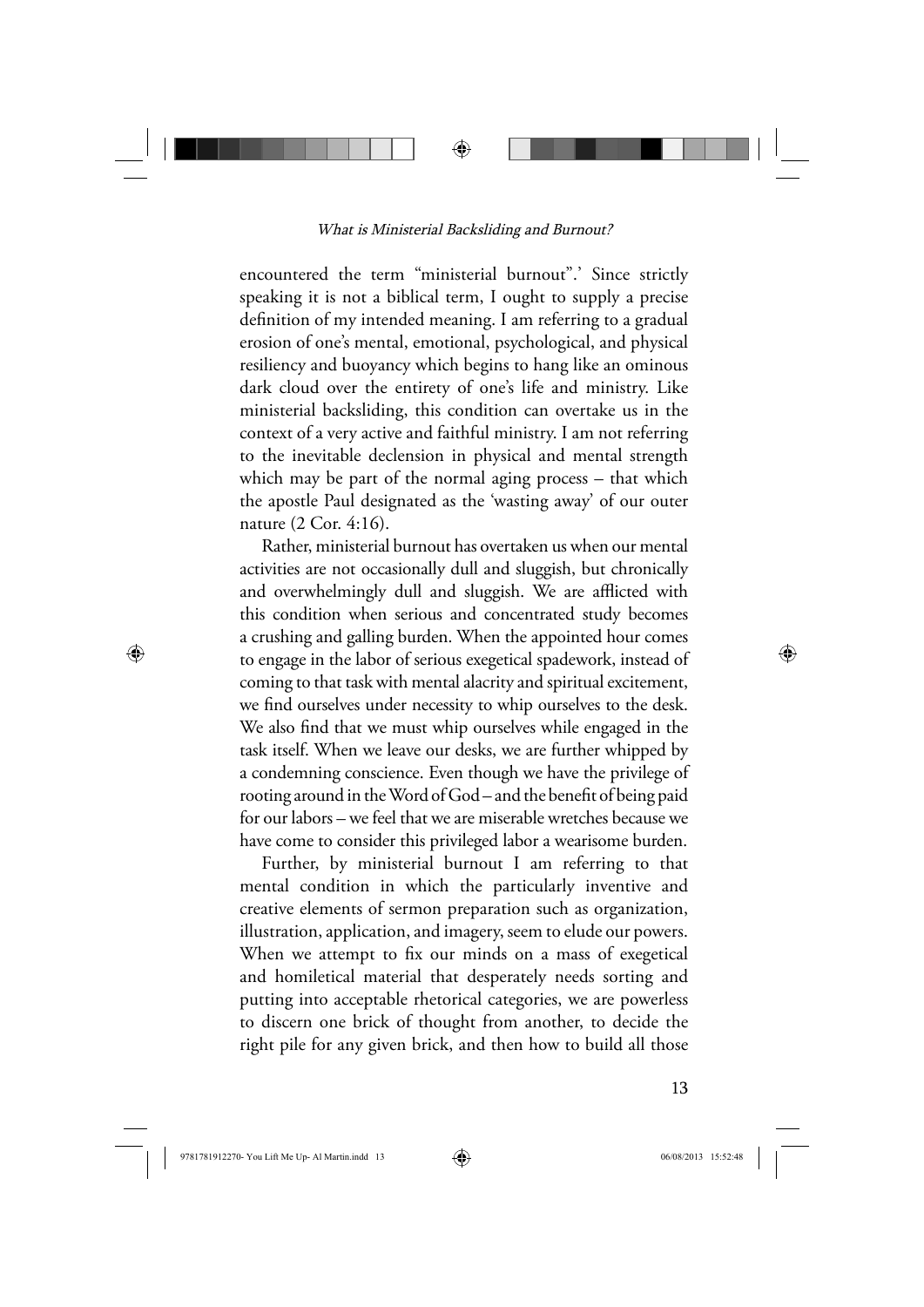

#### YOU LIFT ME UP

raw materials into a well-constructed sermon. At times we may even come perilously close to taking all the results of our labors, now embedded in our study notes, and sweep them off our desks and onto the floor saying to ourselves that there must be a more suitable way to serve God and to make an honest living! My dear reader, I have been in that condition more than once.

Furthermore, in identifying the nature of ministerial burnout, I am referring to that condition in which we lose most of our ability to feel deeply concerning the great realities in which we constantly traffic. The emotions which ought naturally to accompany us in the secret place and in our public and private ministries to the people of God seem almost neutered.

At another level ministerial burnout refers to our condition when physical energy and resiliency have left us, and so that even one additional or unusual demand may leave us in a heap for days. Or, from a legitimate sense of self-preservation, we may avoid opportunities to do good because we dread the subsequent weariness and weakness that will surely come on the heels of taking on that additional burden. Can you as a pastor and a preacher relate to anything I have said in describing ministerial backsliding and burnout?

Let me add a word of qualification. By these definitions and descriptions I am not in any way implying that there are not divinely-appointed seasons in our lives and ministries in which there will be a different range of spiritual, emotional, intellectual and even physical vigor as part of the ebb and flow of normal Christian experience. There are indeed sovereignlyimposed periods of spiritual desertion and sovereignly-imposed seasons of spiritual discipline that may find expression in physical and mental weakness or in emotional dullness (see Isa. 50:10-11; Ps.56-57; 88). However, what I am saying is that as an ordinary rule the servants of God ought not to be carrying on their ministries in a prevailing state of ministerial backsliding or ministerial burnout as I have described them. The norm of our lives and ministries should be a fulfillment of

14

⊕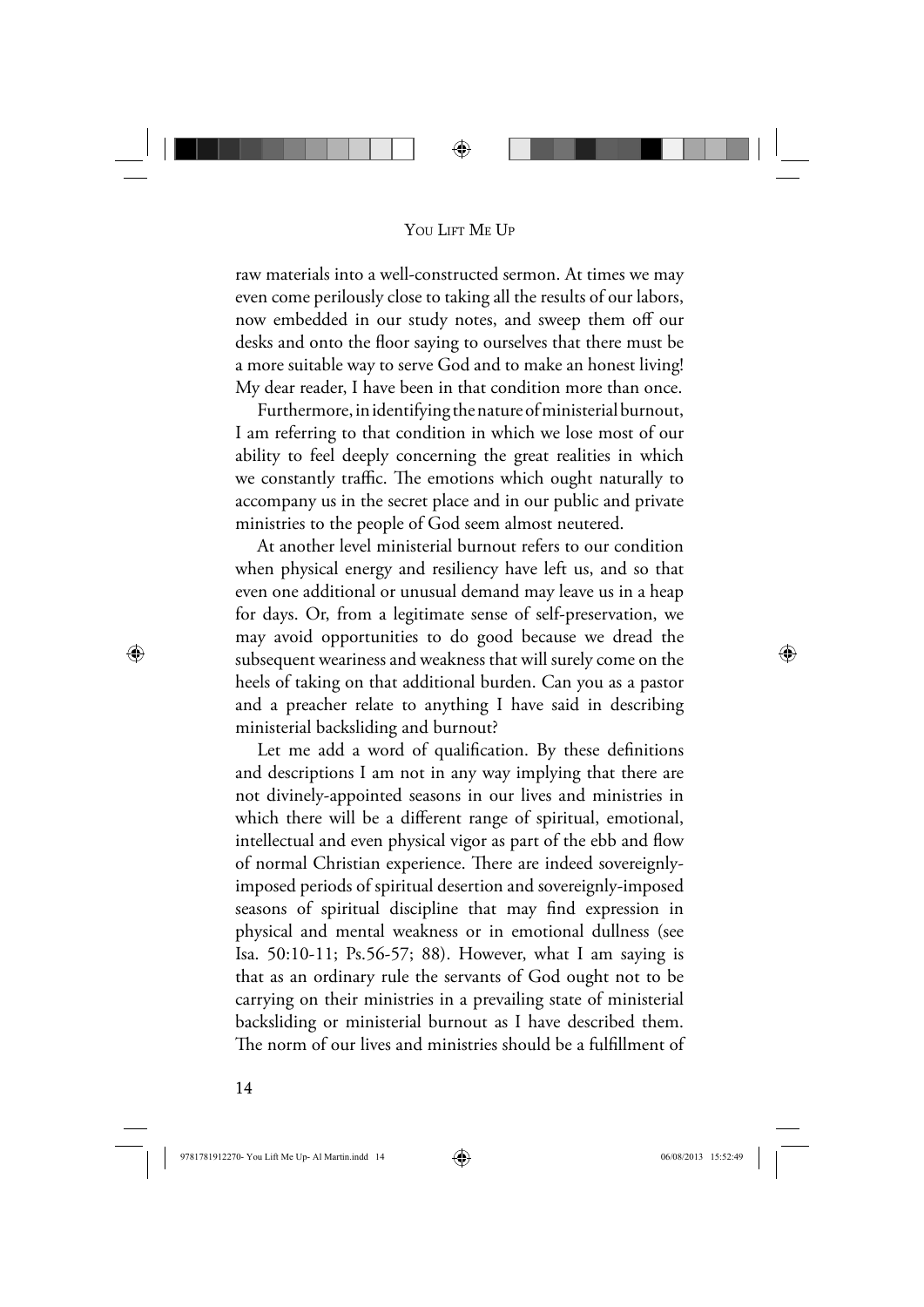

#### What is Ministerial Backsliding and Burnout?

that which is beautifully expressed in Psalm 92:12-15 where God promises, 'The righteous flourish like the palm tree and grow like a cedar in Lebanon. They are planted in the house of the LORD; they flourish in the courts of our God. They still bear fruit in old age; they are ever full of sap and green, to declare that the LORD is upright; he is my rock, and there is no unrighteousness in him.'

With advancing years many men become brittle and sapless. Rather than becoming the epitome of ripened godliness, spiritual vigor and ministerial energy, they become like dried trees – half dead, with autumn leaves barely hanging upon them and with very little fruitfulness. With promises like Psalm 92 to encourage us, why should we accept ministerial backsliding or burnout as a tolerable norm?

Now that I have defined and described what I mean by the terms ministerial backsliding and burnout, it is my purpose to set before you eight specific warnings relative to these two conditions. The first three focus primarily upon ministerial backsliding. The fourth is a transition concern that applies to both conditions. The last four focus primarily upon ministerial burnout. The final warning also moves into the area that I have chosen to call 'credibility washout'. I will define that term when it is first used in connection with the final warning. While there is some overlapping and interpenetration of these things, each of the warnings is distinct enough to warrant a separate treatment.

15

⊕